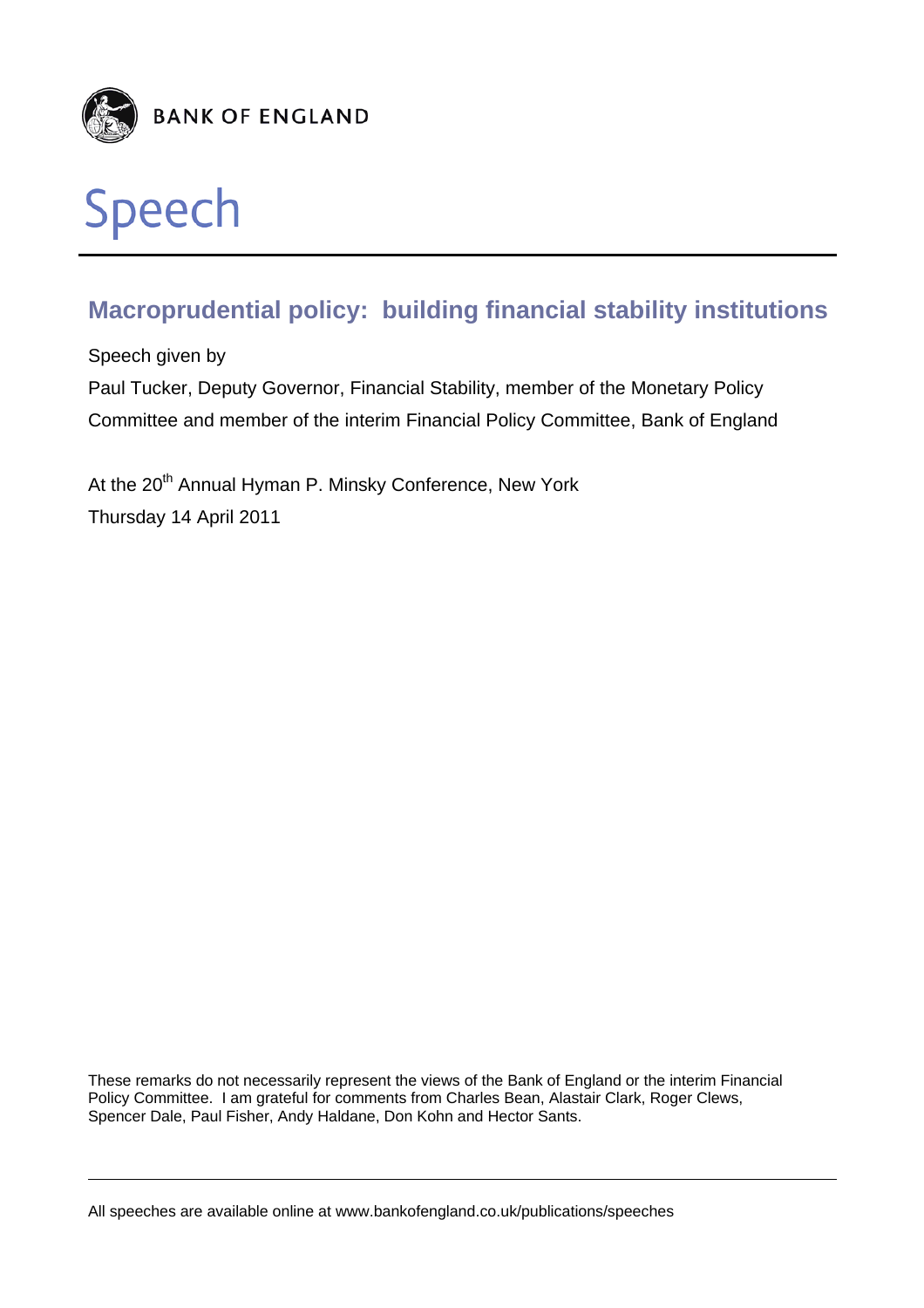Thank you very much for inviting me to join you this evening. Having spent much of my career thinking about or living through the issues studied by Hyman Minsky, it is a very great honour to be here.

I am going to begin with the birth of the Federal Reserve. And then I am going to discuss the birth, a century later, of a new institutional framework for financial stability in the UK.

It is almost a hundred years since the Federal Reserve was established, after successive waves of bank runs. Against the instincts and interests of the followers of President Andrew Jackson, America finally found itself with a central bank. Its purpose, cast in 1913, was 'to furnish an elastic currency, to afford a means of rediscounting commercial paper, [and] to establish a more effective supervision of banking in the United States'. In other words, the Federal Reserve was to be the lender of last resort and it was to ensure stability of the banking system: a financial stability mandate. Experience showed that instability often followed a speculative bubble and that such bubbles were often fuelled by credit. The framers of the 1913 Act were, accordingly, anxious to avoid the new Federal Reserve making it easier for the private sector to lend into such bubbles. The Act gave the Fed permission to 'discount notes and bills of exchange arising out of actual commercial transactions for agricultural, industrial or commercial purposes'. But it barred the Fed from rediscounting paper 'drawn for the purpose of carrying or trading in stocks, bonds or other [private] investment securities'. The Real Bills Doctrine was, therefore, a driving principle of the Federal Reserve's original charter. And in 1935 Senator Carter Glass, who had sponsored the 1913 Act, resisted attempts by Fed Chairman Marriner Eccles to change that part of the Fed's mandate, because he blamed the Great Depression on the preceding speculative excess.

The mandate did not really have anything to say about preserving nominal stability – that is, low and stable inflation of consumer prices. So long as the Gold Standard delivered, that lacuna was probably masked. But as the Fed became the anchor for a flat currency, the Real Bills Doctrine proved woefully inadequate as a founding precept. Lending only against self-liquidating commercial paper does nothing to prevent an acceleration in prices, as the central bank's balance sheet simply accommodates any increase in credit driven by a rising general price level. As central banks around the world came to concentrate on preserving stability in the value of their money in terms of goods and services, they put the Real Bills Doctrine in the dustbin of ideas.

Wind forward a hundred years. The buzzword is 'macroprudential'. And the talk is of how to lean against speculative bubbles or tame the credit cycle; of how to contain contagion and systemic crises; of the role of central bank liquidity facilities; and of how to give banking supervision a more systemic perspective.<sup>1</sup> It is striking that those concerns are not so distant from those of the framers of the 1913 Federal Reserve Act. Much is said about 'missing instruments'. It has been a mistake for central bankers, and the legislators to whom they are accountable, to focus at different points of their history on only one of either the

l 1 See, for example, 'Enhancing Financial Stability and Resilience: Macroprudential Policy, Tools and Systems f or the Future, Group of 30, 2010.

All speeches are available online at www.bankofengland.co.uk/publications/speeches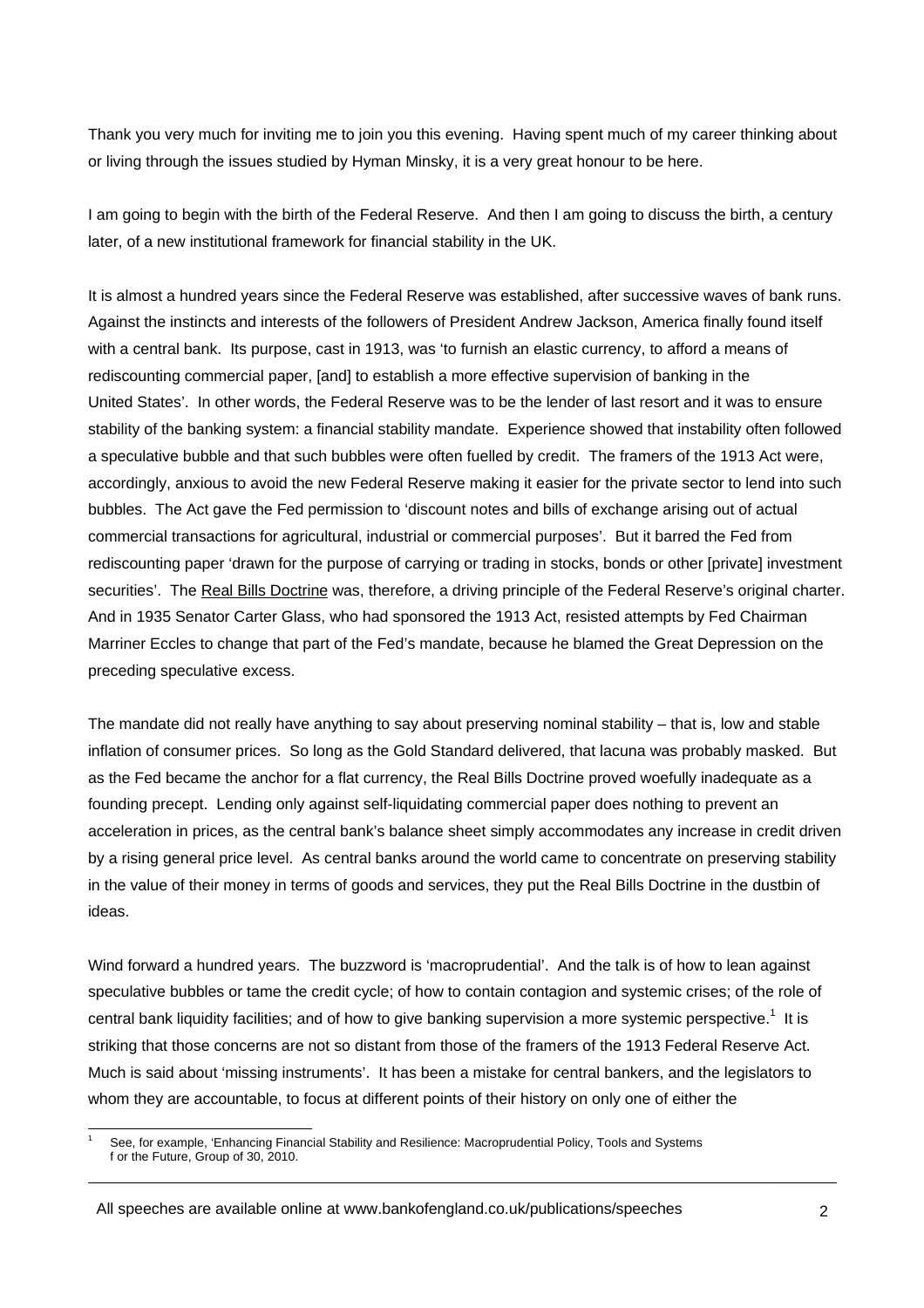stability-threatening excesses of (real) credit cycles or, alternatively, inflation. In the language of the Bank of England's 1991 statement of Core Purposes, central banks need a mandate for both monetary stability and financial stability.

In the UK that will now be enshrined by putting a Financial Policy Committee alongside the Bank of England's existing Monetary Policy Committee. The Committee has recently been established, on a non-statutory basis for the interim. But that poses a host of questions. How do we define financial stability? What is the FPC and what is its objective? Why should it be separate from the microprudential supervisor, which is also being moved to the Bank? What will be the FPC's instruments? Are they all directed at banks? Will they conflict with monetary policy? And, more prosaically, how will the FPC operate and be accountable?

I shall set the scene with some general reflections on financial stability, including how it might be defined, and how its scope extends to the resilience of capital markets as well as that of banks (and shadow banks). After those more general observations, I shall try to answer some of the key questions about the FPC.

# **What is financial stability?**

#### *Why financial stability matters*

Under legislation introduced in the UK in 2009, the governing body of the Bank of England, Court, is required to set out a strategy for the Bank's financial stability work. We publish it in our Annual Report. We have tried to clarify why society should care about financial instability. It is for the obvious reason that we need to preserve the key services that the financial system provides to the real economy: payments and transactions deposits; the intermediation of savings and investment via credit and equity; and insurance and risk transfer. In the latest crisis, the payment system was preserved but only at a massive cost to the taxpayer, and even then official support operations could not prevent the severe credit crunch that led to a horrible global recession. That is why we care. And it underlines the importance of ensuring that the system of credit intermediation (and risk transfer), not only the payment system, is robust.

#### *Instability and resilience*

But not every severe interruption in the provision of financial services is the result of instability. Instability is characterised by a problem in one of part of the financial system – a bank, a market, part of the infrastructure-spreading to other parts and threatening to spiral out of control.

Financial systems are prone to bouts of instability, due to the inherent fragility of the balance sheets of many participants, together with the complex networks through which they are connected. First, many firms are highly leveraged, meaning that a given fall in the value of their assets has a magnified effect on their net worth; and run significant liquidity risks, so that they can face distress if their liabilities crystallise before their assets.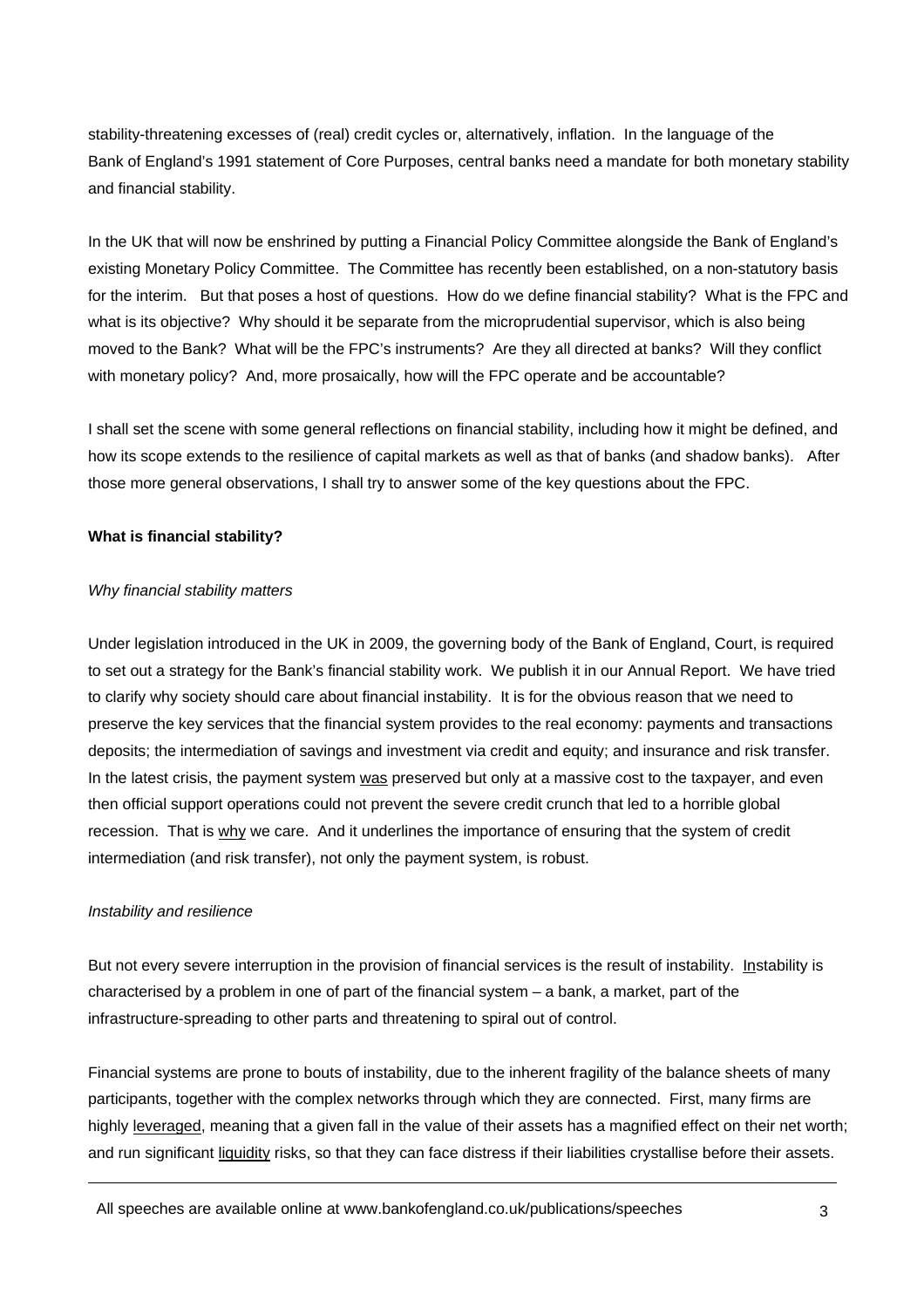Given opacity about their financial strength, this can leave such firms exposed to runs when the weather turns nasty. Second, as recently laid out by Governor Tarullo,<sup>2</sup> a problem in one firm can spread via the domino effect created by chains of counterparty credit exposures; forced asset sales; or contagion due to the reality or perception of common problems.

And, to be clear, this is not just a vulnerability of firms. Markets too can suffer a self-fulfilling evaporation of liquidity. A central element of the recent crisis was, indeed, the drying up of liquidity in the ABS markets and the money markets. As liquidity premia soared, many asset values collapsed, and the net worth of many traders and banks was eroded. This was a vicious circle, because the liquidity of many financial markets depends on short-term traders being ready and able to trade, since end-buyers and sellers will not always want to transact at the same time. Those traders often depend, in turn, on maintaining access to financing from banks. Everyone has been reminded, therefore, that the liquidity of markets and the well-being of leveraged, maturity-mismatched firms are inextricably intertwined.

Our capital markets and much of the 'plumbing' of the financial system – notably the payments system – rely on confidence in the integrity of the assets being traded, in the robustness of counterparties, in the reliability of infrastructure. Crises nearly always involve that confidence sliding away. So, although financial systems look solid most of the time, they can in fact prove brittle. Their degree of vulnerability or resilience depends, amongst other things, on the leverage and the liquidity mismatch in the system as a whole. That entails thinking of the system in aggregate (effectively netting out intra-system exposures), in terms of its position vis a vis borrowers and savers in the rest of the economy. And it means thinking of the system distributionally (ie gross), meaning the network of exposures amongst firms and taking into account the weakest links in the chain.

Pulling those various strands together, a definition of financial stability that has informed my own contributions to the reform debate is the following:

"financial stability prevails where the financial system is sufficiently resilient that worries about bad states of the world do not affect confidence in the ability of the system to deliver its core services to the rest of the economy."

The key words are 'confidence' and 'resilience'.

'Bad states of the world' obviously include recessions; and other jolts from the real economy, due to the accumulation of too much debt within or between countries. Macro imbalances do not invariably lead to instability in the financial system, but they do often extend the chain of intermediation between savers and investors, can unravel in ways that reduce asset values and increase volatility, and are often sustained by

 $\frac{1}{2}$ Daniel K Tarullo, 'Regulating Systemic Risk', March 2011

All speeches are available online at www.bankofengland.co.uk/publications/speeches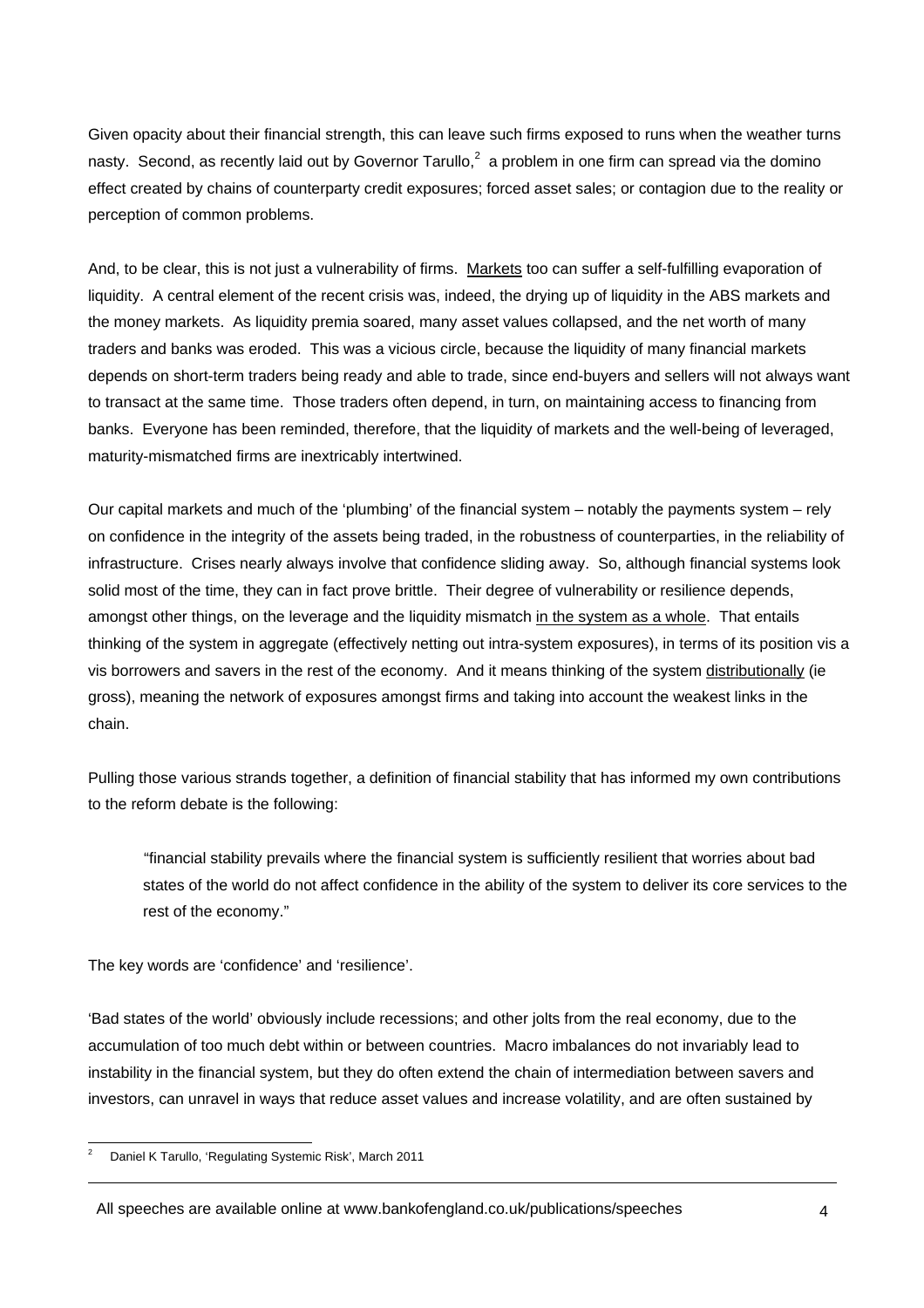accumulating indebtedness. In the face of ultimately unsustainable macroeconomic imbalances, whether domestically or internationally, the financial system therefore needs to be more resilient than otherwise. That was badly neglected around the western world in the years running up to the current crisis. (And it remains a risk going forward.)

Resilience sounds, and is, highly desirable. But it is not a free good. There are trade-offs. And here lies an important contrast with monetary policy. No one seriously believes that there is a trade off in the long run between, on the one hand, inflation and, on the other hand, growth and employment. While a monetary authority can pump up nominal demand to enhance output and employment in the short run, in the long term the impulse is dissipated in a higher price level, with the economy's real equilibrium determined by real factors alone. But in the financial stability arena, there is a long-run trade off. An economy with a repressed financial system is unlikely to experience financial instability, but it would have plenty of other problems.

In consequence, the authorities have to set standards of resilience suited to tail events without impairing the wider functioning of the economy. But we also need to be equipped to raise the required standard of resilience in the light of changing circumstances, notably if we judge the world to have become more threatening than previously foreseen. That is the basis for macroprudential policymakers, such as the UK's FPC, being able to deploy 'cyclical' instruments, as I shall describe later.

#### *Firms, markets and infrastructure*

The resilience of the system depends on that of its component parts and on how they are connected. In the real world, that means firms, markets and infrastructure. It means looking for and addressing vulnerabilities or faultlines in all three. And it entails choices, trade offs, about how far to make individual firms robust and how far to strengthen the system by reducing spillovers from a distressed firm to other firms and markets.

Amongst firms, plainly banks are a priority. As monetary institutions, they are special. Their deposit-liabilities are money. And that enables them to provide committed, on-demand lines of credit, ie liquidity, to households and firms in the real economy and to traders in financial markets. Firms of all kinds are able to economise on the stock of liquid assets they would otherwise need to hold.<sup>3</sup> But banks can provide those liquidity-insurance services only if depositors are confident that they can convert their deposits into cash (central bank money). That does not mean that every bank must be completely safe, but it does mean that the resolution regime must be equipped to preserve their core monetary services whether by resurrection or the transfer of transactions-deposits to a healthy competitor.

In talking about banks, I must stress that it is the economic substance that matters, not the legal form. We must also take care with the resilience of 'shadow banking' firms and structures characterised by liquidity

l 3 Anil Kashyap, Raghuram Rajan and Jeremy Stein, 'Banks as liquidity providers: an explanation for the co-existence of lending and deposit-taking', Journal of Finance, February 2002. .

All speeches are available online at www.bankofengland.co.uk/publications/speeches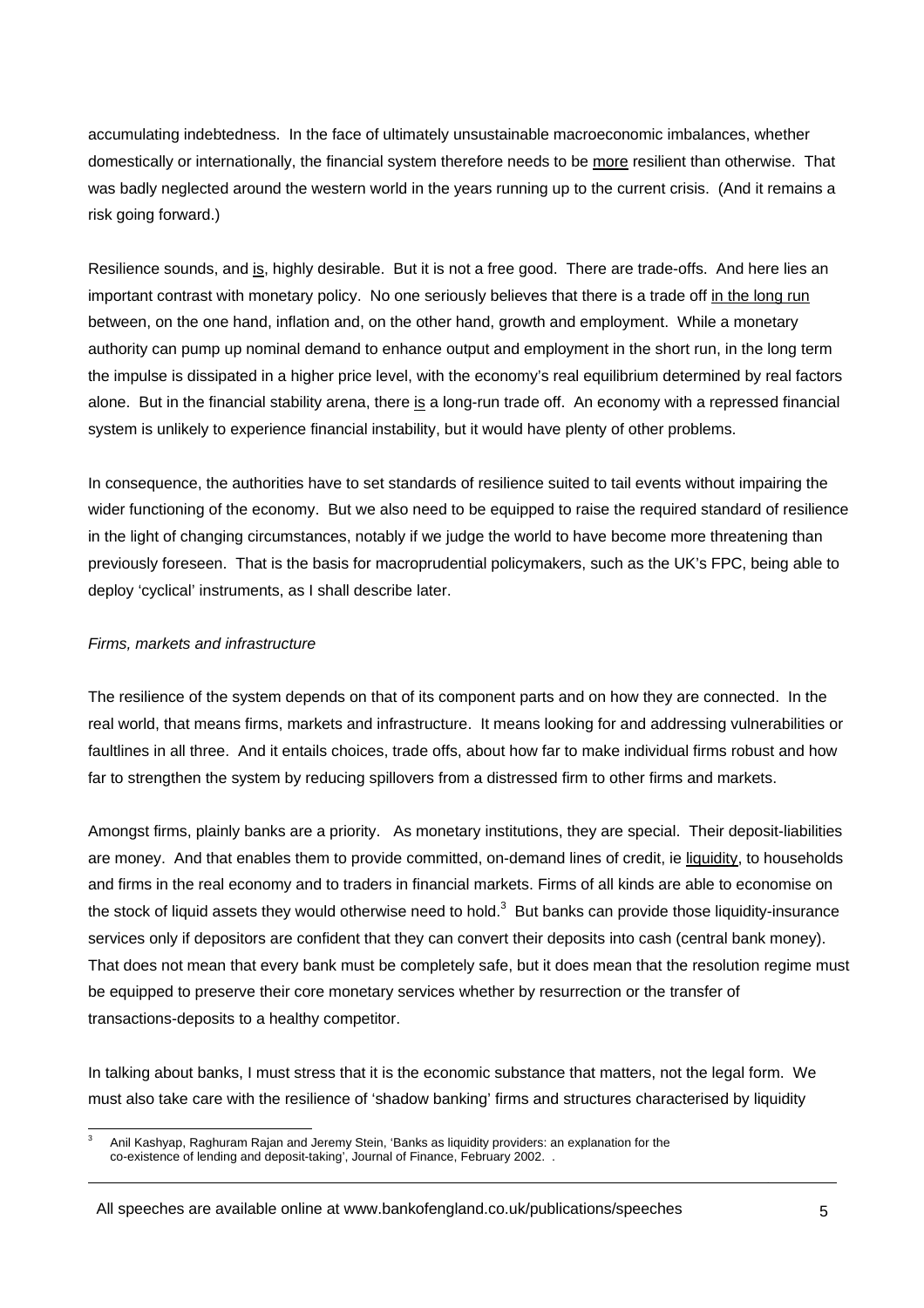transformation and leverage. 4 And we must take account of the network of exposures and behavioural influences of funds, long-term institutions, brokers etc.

They are all connected by markets.

I find it is helpful to distinguish between those markets whose role is to provide essential support to banking and insurance, and those markets that directly deliver the financial system's core functions to the rest of the economy.

For example, the overnight wholesale money markets are vitally important, because banking could not operate without them. They are effectively part of the payments system infrastructure, and have long been of concern to central banks. The financing markets, notably repo, fall into the same broad category, although the authorities could have been closer to the securities lending markets over the past decade. There is a lesson in that.

Some other markets, typically in the past more distant from the attention of the financial stability authorities, may matter in their own right to end users. That is especially relevant where a significant proportion of the intermediation of savings/investment occurs via capital markets rather than via bank balance sheets. In the USA at least, some securitisation markets probably pass that test. In the UK, I would guess that the equity and corporate bond markets do so. The integrity of those core capital markets is vital. Such markets must be resilient to shocks. Otherwise disruptions could materially impair the supply of credit (and equity) to the economy, with macroeconomic and other welfare costs. When the securitisation markets closed in the USA, it was not realistic for that part of the credit system to be reintermediated by the banking system in short order.

The essential ingredients of a resilient market include a robust post-trade infrastructure for clearing and settlement. But trading platforms matter too, as do disclosure standards, and even the pattern of demand. In my book, a market is unlikely to be resiliently liquid if demand is almost entirely from leveraged investors and traders: not only do they vanish when prices stop rising, but prices are then subject to the sudden force of gravity. Much of the securitisation markets would have failed those tests from around the middle of the past decade. That is a lesson we and our successors will need to recall when contemplating future innovations.

Over time the Financial Policy Committee will need to consider whether, as a matter of fact, core capital markets in the UK are sufficiently resilient for stability to be preserved in stressed conditions. We will not be able to do that without working constructively with the securities markets regulator and with infrastructure providers.

l 4 See 'Shadow Banking, Financing Markets and Financial Stability', Tucker, January 2010. The Financial Stability Board released a first paper on Shadow Banking earlier this week.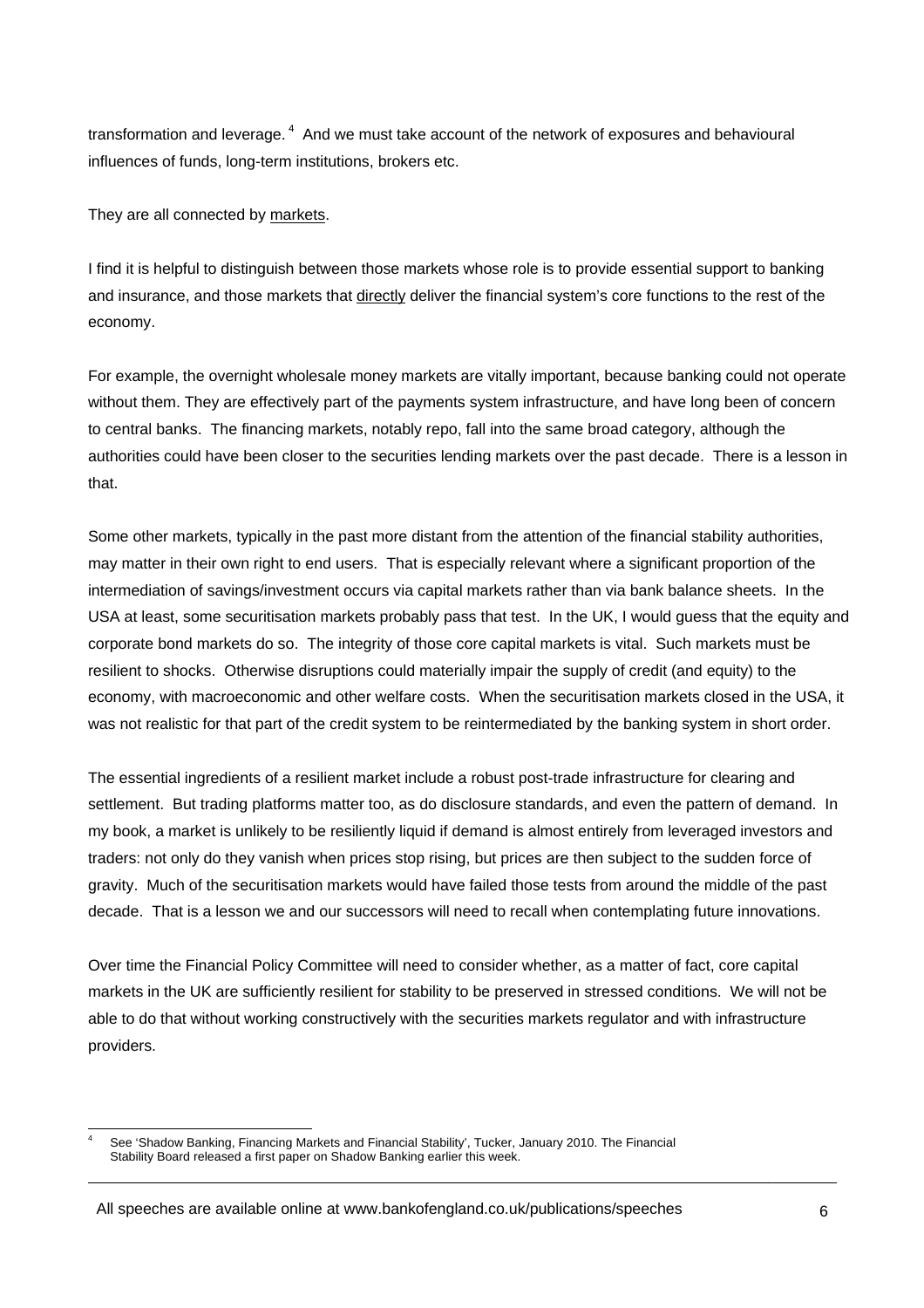#### *Resilience, risks, and financial firm behaviour*

So far, I have spoken as if the external threats to the financial system from the business cycle and its capacity to withstand the crystallisation of those risks are essentially separate. That is not remotely true, of course. The behaviour of the financial system affects the weather.

This is due to the particular features of the credit system. A credit boom leads both to borrowers becoming overindebted and, unless they have shed the risk, to lenders finding themselves overextended as well. As the probability of default rises, the capacity of lenders to absorb default typically becomes impaired. A double whammy. And a credit boom can fuel asset price rises, giving a boost to banks' net worth and back into lending conditions, in an apparently virtuous circle, until it proves vicious.<sup>5</sup>

It matters enormously, therefore, that the system is prone to periods of exuberance in which credit conditions become loose, borrowers overextended and asset prices inflated. That owes a lot to myopia about tail risks. $^6$ But incentives matter too. Whether the diluted incentives of bondholders to price risk in banks prudently, given a belief that they would be bailed out. Or the incentives, here in the USA, for Government Sponsored Enterprises such as Fannie and Freddie – massive players in global capital markets and so with a significance stretching beyond your borders – to take on more risk in lending to poorer households. Or for banks to badge illiquid ABS tranches as trading positions in order to benefit from much lower Trading Book capital requirements. Or for banks to move credit portfolios to off-balance sheet vehicles supported by liquidity lines against which no regulatory capital had to be held. I could go on and on. The microeconomics of finance matters hugely to stability. The faultlines of the system are sometimes obscure.

And a macroprudential authority needs, therefore, to be attentive to the complex ways in which the different parts of the financial system interact, generating leverage and liquidity risk. Threats may often be buried in the complex details of the system – subprime CDO<sup>2</sup>, conduits and SIVs etc in the latest crisis; investment trust cross holdings in the 1920s – but the task is to make the connections without getting lost in the trees.

Which brings me from scene setting to the real world of the new UK framework.

# **The UK's new Financial Policy Committee**

*Who we are* 

The FPC exists. We will hold our first formal policy meeting in June.

l 5 Hyun Shin has set this out with great clarity.

<sup>6</sup> See Tucker, Comments at Clare College, discussion of Lord Turner's Lecture, 'Reforming finance: are we being radical enough?', Cambridge, February 2011.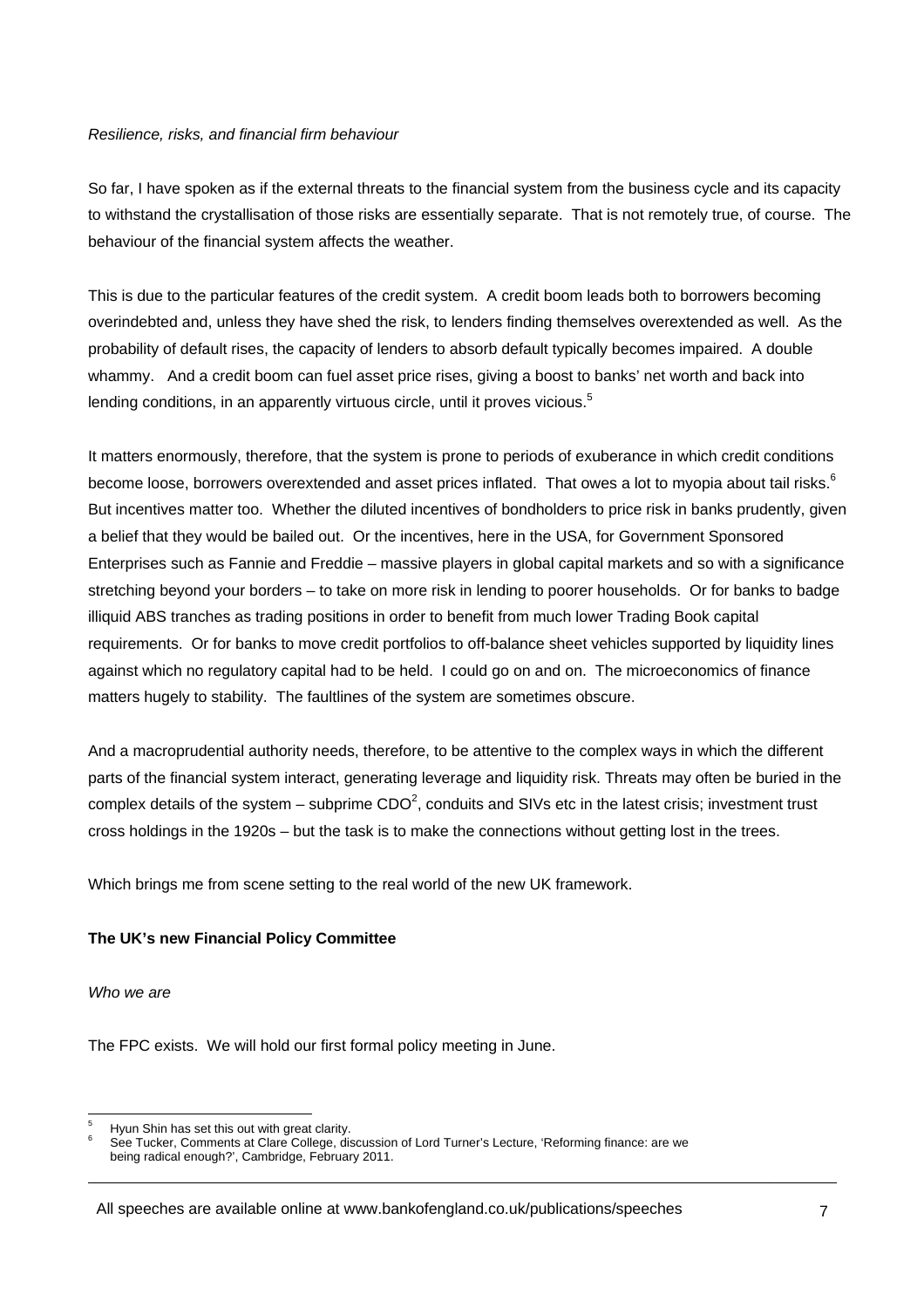We are a Committee of eleven. Five of us are drawn from the executive of the Bank, increasing to six when microprudential supervision of banks and insurers moves across in 2012/13. The two senior officials of the UK's existing regulator, the Financial Services Authority, are members during the interim period. And once the legislation has passed, the chief executive of the planned new securities/consumer regulator, the Financial Conduct Authority, will be a member, reflecting, as I have outlined, the vital role of market regulation in preserving stability. There are four external members, including from the USA Don Kohn, the former Vice Chairman of the Federal Reserve Board.

The Government expects the legislative process to be complete towards the end of 2012. In the meantime, during the interim, non-statutory phase of our existence, the Financial Policy Committee has two broad functions: 'paving' and 'shadowing'. We will pave the way for the statutory incarnation of the Committee by advising the government on the instruments and powers we could be given by Parliament. And, secondly, we will as far as possible shadow the role of the statutory FPC, which essentially means advising the FSA on where and how it should use its regulatory tools for system-wide ends.

So what are those ends? They are consistent with my earlier overview of financial stability.

# *The Objective of the FPC*

The UK government has proposed that the FPC's main responsibility should be taking action to remove or reduce systemic risks with a view to protecting and enhancing the resilience of the UK financial system (my emphasis). 'Systemic risk' is defined to embrace both faultlines in the structure of the financial system, ie the way its components are joined up; and cyclical threats from unsustainable levels of leverage, debt or credit growth.

Two glosses on that are warranted.

First, the government's plan does not entail the FPC being held accountable for fine tuning the credit cycle, but rather for ensuring stability by maintaining the resilience of the financial system. An example might help. Say that in the face of a credit boom, the FPC raised banks' capital requirements. That might help to slow the boom, and it would be helpful if it did so. But even if the boom continued, by virtue of having higher capital ratios the banking system should be more resilient when the bubble burst. If those FPC actions prevented the banks going bust, the downswing in the credit cycle, and so in the business cycle, would be less severe because the flow of credit services could be sustained. That would be a success. Perhaps not always a glorious success, but a whole lot better than where we are right now.

Secondly, due to the trade offs I described earlier, the government has proposed that the FPC be subject to a constraint that it should not act to preserve stability at the cost of significantly impairing the capacity of the financial sector to contribute to medium-to-long term economic growth. What this means in practice is that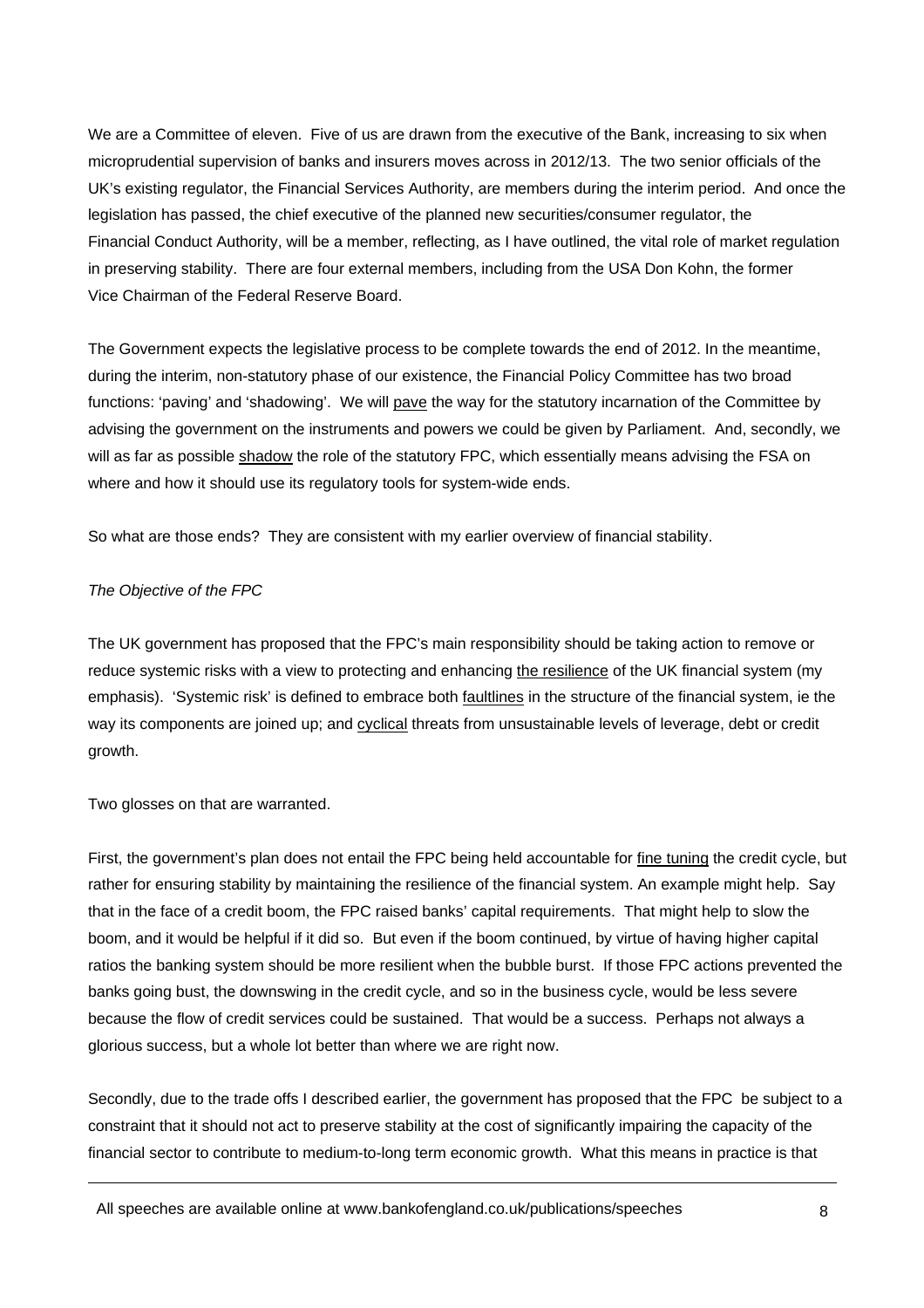when faced with an immediate or incipient threat to stability, we must try to find a solution that avoids damage to long-term growth. That discipline is welcomed by the Bank.

This is obviously all novel stuff. It is therefore helpful that the government plans to ask Parliament for a power periodically to flesh out the statutory objective, via a Remit from the Chancellor of the Exchequer – an arrangement that has worked well in the monetary field in the UK. It will enable practical lessons to be incorporated into the regime over time.

# *Why is the UK's macroprudential body separate from microsupervision?*

Most central banks have traditionally regarded their contribution to financial stability as deriving from their markets and banking supervision functions. That is explicit in the Federal Reserve's 1913 statute, with which I began these remarks. And given the UK's heavily concentrated banking system, effective banking supervision is obviously an essential precondition for preserving stability. But in terms of how organisations work in the real world, the flaw in relying entirely on this is that it assumes that those operational areas of the central bank will invariably make time and space to address the financial system as a system. Incentives work in the opposite direction. Nearly all the bank supervisors I have known over the past three decades have invariably been drawn towards the parts of their InBox about individual firms, for the simple reason that that is where their individual accountability is starkest. At its heart, the FPC is a device to overcome this problem. It charges a group of policymakers to step aside from the fray, resisting myopia and synthesising the perspectives of supervision, securities regulation, market operations and macroeconomics, with the goal of identifying and addressing the big developments that could jeopardise stability.

Lest it be doubted, that task will, of course, be unachievable without a suitable flow of information from the bank supervisors (and the securities regulators) to the FPC and its staff in the Bank. The FPC's instruments will not be aimed at individual firms per se. But we are expecting that the Committee will be briefed by Hector Sants' supervisory team on the circumstances of the most significant firms, and to be informed routinely about shifts in the supervisors' ratings of firms generally. Symmetrically, the FPC's concerns will surely help the efforts of the microsupervisors. In particular, the macro perspective can make a big contribution to the design of stress tests of firms' soundness, whether 'top down ' stress tests conducted for the FPC itself or ' bottom up' stress tests conducted as part of micro supervision. And the markets perspective can help to identify issues or types of firm that warrant closer examination. We need to make that work on the ground. Being part of the same organisation, the Bank of England, will help. The legislation needs to wipe away legal impediments to the free flow of information. And we need to embed a culture of mutual respect and co-operation.

#### *The FPC's instruments*

But what will the FPC be able to do?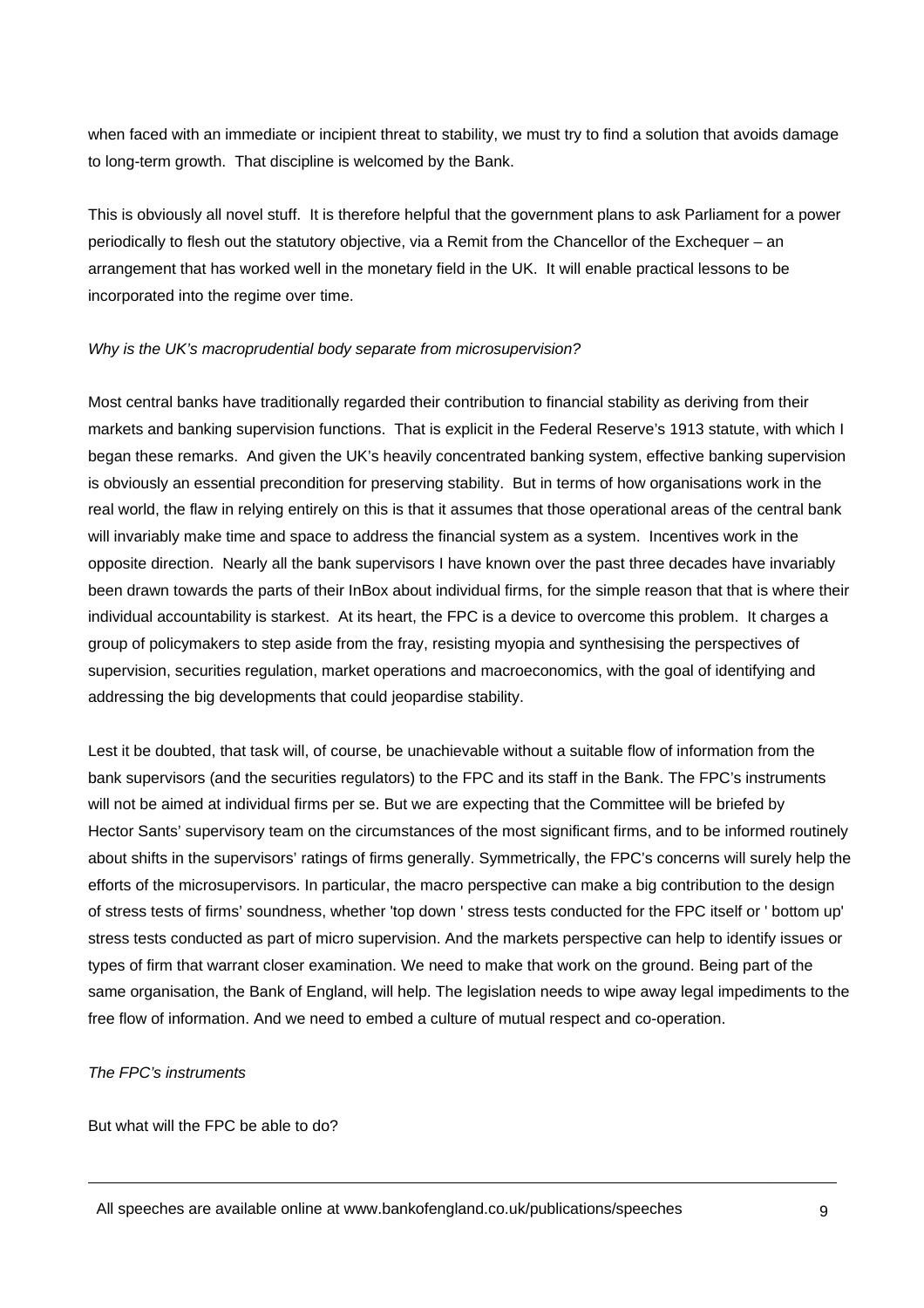What, indeed, would the world's financial stability authorities have done if they could have their time again? The answer is surely reasonably clear in the programme of the Financial Stability Board, as endorsed by the G20 leaders.

On markets, we – where 'we' throughout is the authorities internationally – would have subjected the burgeoning CDS markets to the disciplines of central clearing in, I would say, around 2003-05; and the CDO markets to a more rigorous transparency regime. We could have contained the extent to which shadow banks could be built within insurance companies, money market funds, securities lending markets, etc. We would all have been noisier about the distortions in global capital markets caused by Fannie and Freddie. We would have pressed harder on the adequacy of the consolidated supervision of US securities dealers. We would have plugged the most obvious problems in the Basel Capital Accord for banks, so that they were less levered; and we would have remembered that banks need to carry a liquidity cushion, and that treasury functions should not be profit centres. We would have been attentive to the opacity around the ABS market; and to the cliff effects stemming from mechanistic reliance on rating agency ratings by banks, investors and regulatory regimes. And, finally, I trust that we would have been more exacting in following up the early-2000s' G10/Financial Stability Forum report on the difficulties of resolving Large Complex Financial Institutions.

Some of those interventions would have addressed long-standing structural faultlines in the global financial system. Others, perhaps more speculatively, would have been contingent on cyclical conditions. For example, a respectable macroprudential authority would ideally have tightened banks' capital requirements against exposures to property and to shadow banking. Perhaps more compellingly, I think a macroprudential authority equipped with powers to do things would at least have asked whether the system was sufficiently resilient given a pervasive sense, from the market itself, that risk was underpriced.

Lo and behold, the sphere of influence of the FPC will come via both 'structural' and 'cyclical' instruments.<sup>7</sup>

Once the legislation is in place, the FPC will be able to make Recommendations, on a 'comply or explain' basis, to the Prudential Regulation Authority and to the Financial Conduct Authority (the planned securities markets-cum-consumer regulator) on their rules and policies. And the FPC will also be able to Direct the microregulators to take certain kinds of action, to be set out in secondary legislation; that is so that our Parliament decides the spheres in which the microregulators will be obliged to follow the FPC's lead. On the US side of the Atlantic, some of you will recognise echoes here of the Paulson Plan for the creation of a financial stability authority in the Federal Reserve.

Furthermore, FPC will have a responsibility to advise the government on when the perimeter of the PRA's microprudential supervision should change. Very obviously, this is aimed at countering the risk of regulatory arbitrage undermining attempts to tighten up banking regulation. It also recognises that the shape of the

All speeches are available online at www.bankofengland.co.uk/publications/speeches

l 7 See Chapter 2 of HMT's Consultative Document, 'A new approach to financial regulation: building a stronger system', February 2011.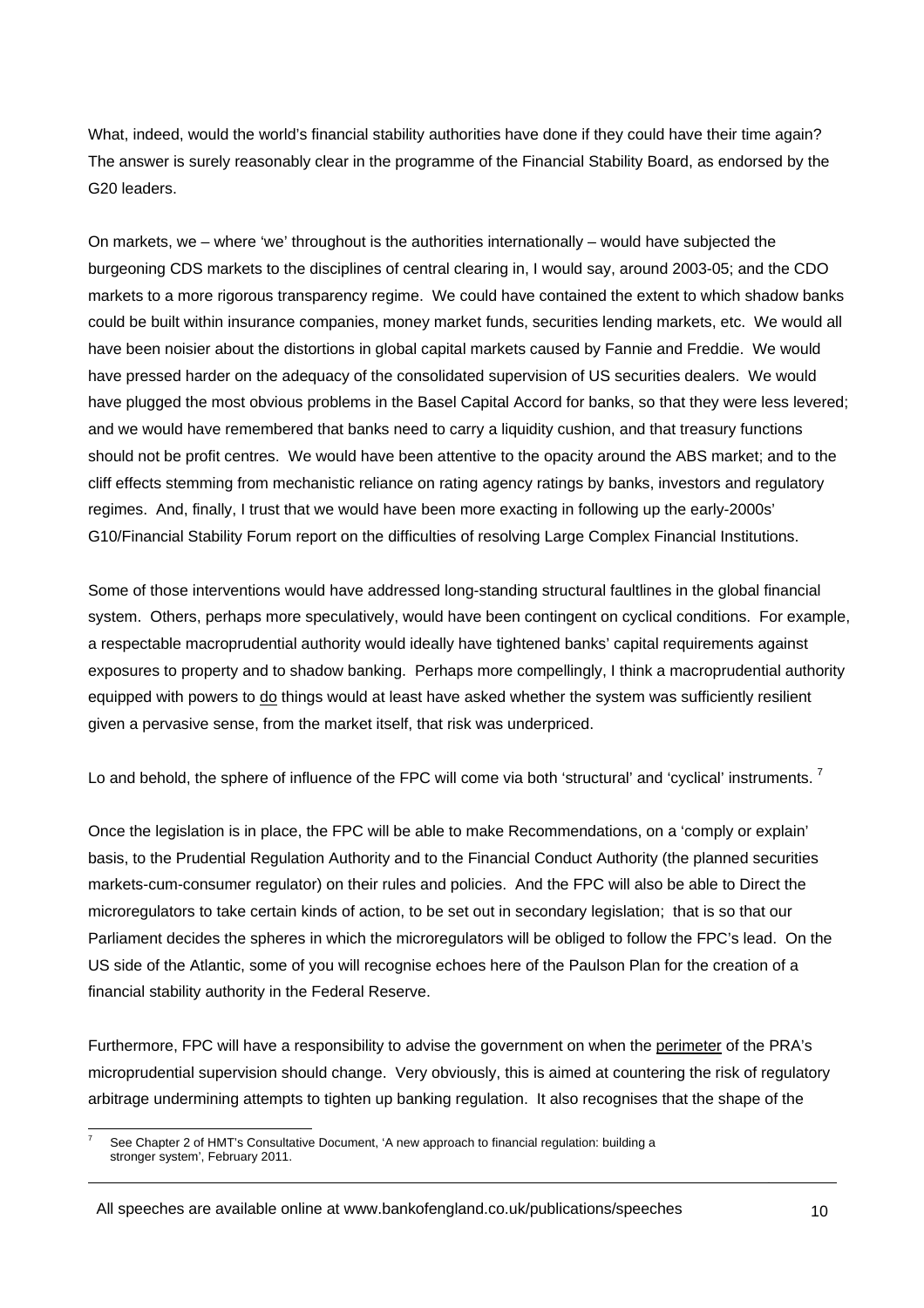financial system is bound to evolve in unexpected ways over the years. The regulatory regime needs to be adaptable.

#### *It is not all about banks: instruments addressed to network issues*

That underlines that the UK's new macroprudential regime is not all about banks.

For example, were it to be warranted, the FPC could potentially intervene via Recommendations or Directions to the microregulators on disclosures made around the issuance and structuring of securities; on the trading infrastructure of markets, to increase the likelihood that liquidity would prove resilient under stress; on limits on large exposures amongst different kinds of firm; and on the rules of the game for the many varieties of shadow banking.

On the last, for example, it is no secret that, speaking only for myself, I should like to see the rules for money market mutual funds altered to address the 'break the buck' problem. That could be done either by making MMMFs hold capital, which essentially amounts to turning them into de jure banks; or by requiring MMMFs to mark-to-market daily, so that they become Variable Net-Asset Value investment vehicles. In other parts of the shadow banking forest, I hope that we can consider the merits of the industry establishing a Trade Repository for data on what goes on in the securities lending market, including on the reinvestment of cash or securities collateral. While that will sound technical, this is one of the world's biggest financing markets: firms and the authorities need at least to be able to gauge broadly what is going on. And, to give a third example, I hope that we will treat ostensibly 'non-bank' prime brokers as banks if they finance their business with client balances that can be withdrawn on demand.

My FPC colleagues will not necessarily agree with all of that, but I hope the examples illustrate that we are not going to focus myopically only on the banking system.

# *'Cyclical' instruments: how does macroprudential policy relate to monetary policy?*

The cyclical dimension of macroprudential policy is essentially about leaning against credit booms with a view to maintaining financial system resilience.<sup>8</sup>

The benchmark instrument, in the sense that it will definitely exist, will be the countercyclical buffer (CCB) in the Basel 3 Capital Accord. In the UK, it will be the FPC that decides whether to switch off the semi-automatic application of the CCB when triggered by the ratio of credit to GDP and other indicators exceeding certain thresholds. (It is not altogether clear, by the way, who will have that responsibility in other countries; the

l 8 I set out the Bank's developing thinking in this area in Tucker, 'The debate on financial system resilience: macroprudential instruments' in the Barclays Annual Lecture, October 2009. See also the Bank's paper: 'The role of macroprudential policy: A discussion paper', November 2009.

All speeches are available online at www.bankofengland.co.uk/publications/speeches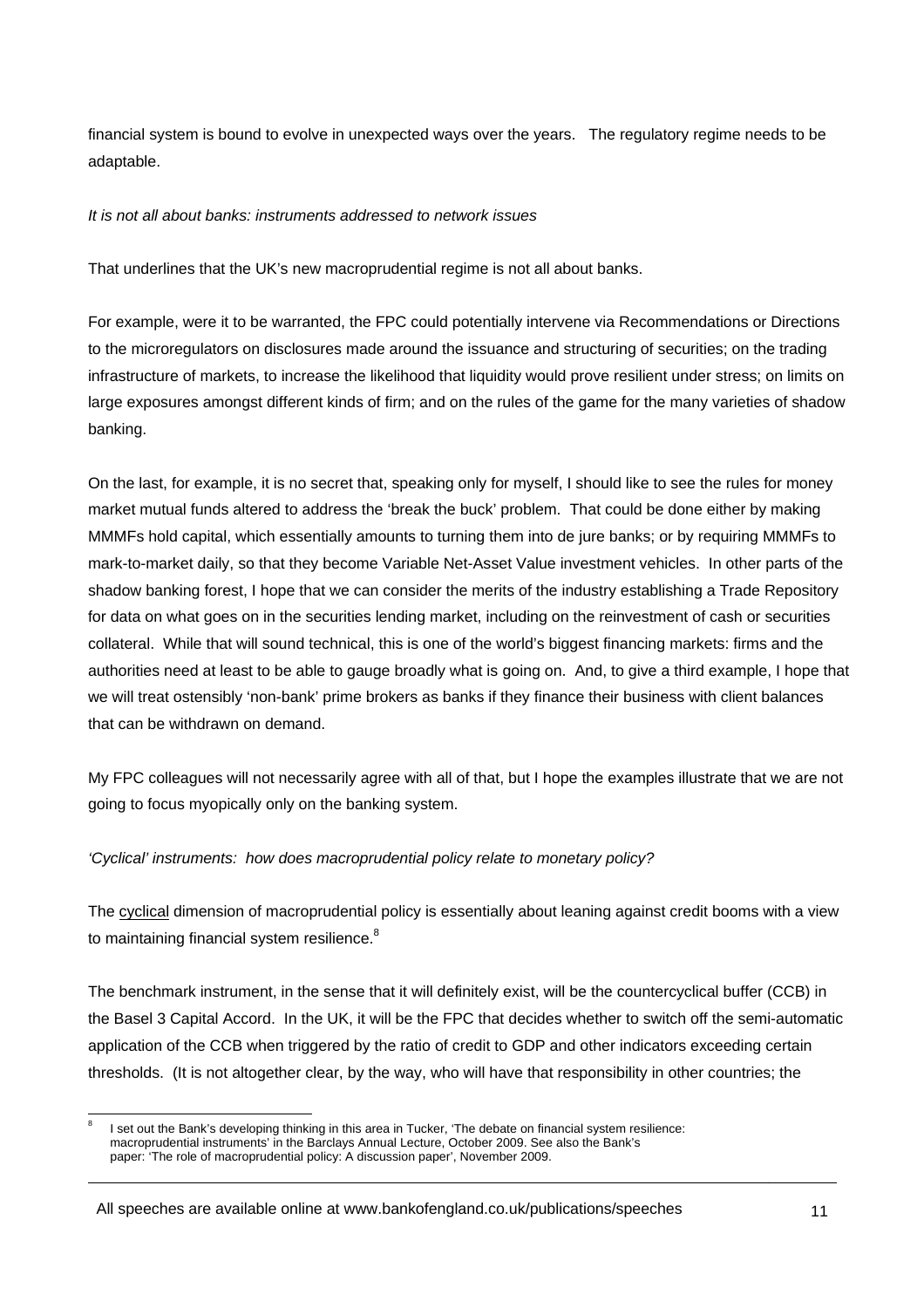function requires a system-wide perspective and a macroeconomic capability and so is not exclusively in the domain of microprudential regulators.)

Beyond the one instrument agreed internationally so far, the UK government is also considering whether to give the FPC a variety of other instruments. These include varying liquidity requirements; and varying capital requirements against specific types of exposure ('risk weights') and/or minimum haircuts for specific types of secured lending, whether financing hedge funds etc or Loan-To-Value ratios for property-related lending. The availability of such targeted instruments might be especially useful where the FPC wished to mitigate risks from overexuberance and collective imprudence in lending to a particular sector without necessarily affecting credit conditions more generally. Targeting a specific area of business might also sometimes help to resolve a collective action problem sustaining a bubble if enough lenders themselves thought risk was being underpriced.

That is all about maintaining the resilience of firms as and when the environment proves more threatening than catered for in the standard, static regulatory requirements. There is also the possibility, argued by Governor Carney of the Bank of Canada, that maintaining appropriate minimum margining requirements across the cycle would help to prevent liquidity spirals in key funding markets.<sup>9</sup> The Basel Committee of the Global Financial System, when under the chair of my new colleague Don Kohn, has published a review of this important area.<sup>10</sup>

The interim FPC will have to advise HMG over the next year or so on which instruments in particular we think we should be granted by Parliament.

In their different ways, as well as making the system more resilient, they would have the effect of intervening in the (real) credit cycle. And so, in some degree, this endeavour recovers something of the spirit of the Real-Bills Doctrine disciples of a century ago.

In consequence, this part of the macroprudential scene has, naturally, posed questions about how it will interact with the setting of monetary policy. Not that the nominal business cycle and the credit cycle are the same thing or always perfectly aligned. In the years during which the latest crisis was brewed, credit conditions were plainly too loose, but the UK did not obviously experience burgeoning nominal demand growth or upward pressures on underlying inflation.

Nevertheless, influences will obviously flow in both directions. If the FPC requires lenders to carry higher capital, liquidity or collateral, that will affect credit conditions and so the outlook for aggregate demand and inflation. In the other direction, monetary policy settings plainly affect asset prices, and so influence credit

l

All speeches are available online at www.bankofengland.co.uk/publications/speeches

<sup>9</sup>

<sup>&#</sup>x27;Reforming the International Financial System', Mark Carney, Bank of Canada 2009.<br>'The role of margin requirements and haircuts in procyclicality', CGFS Paper No.36, Bank for International Settlements.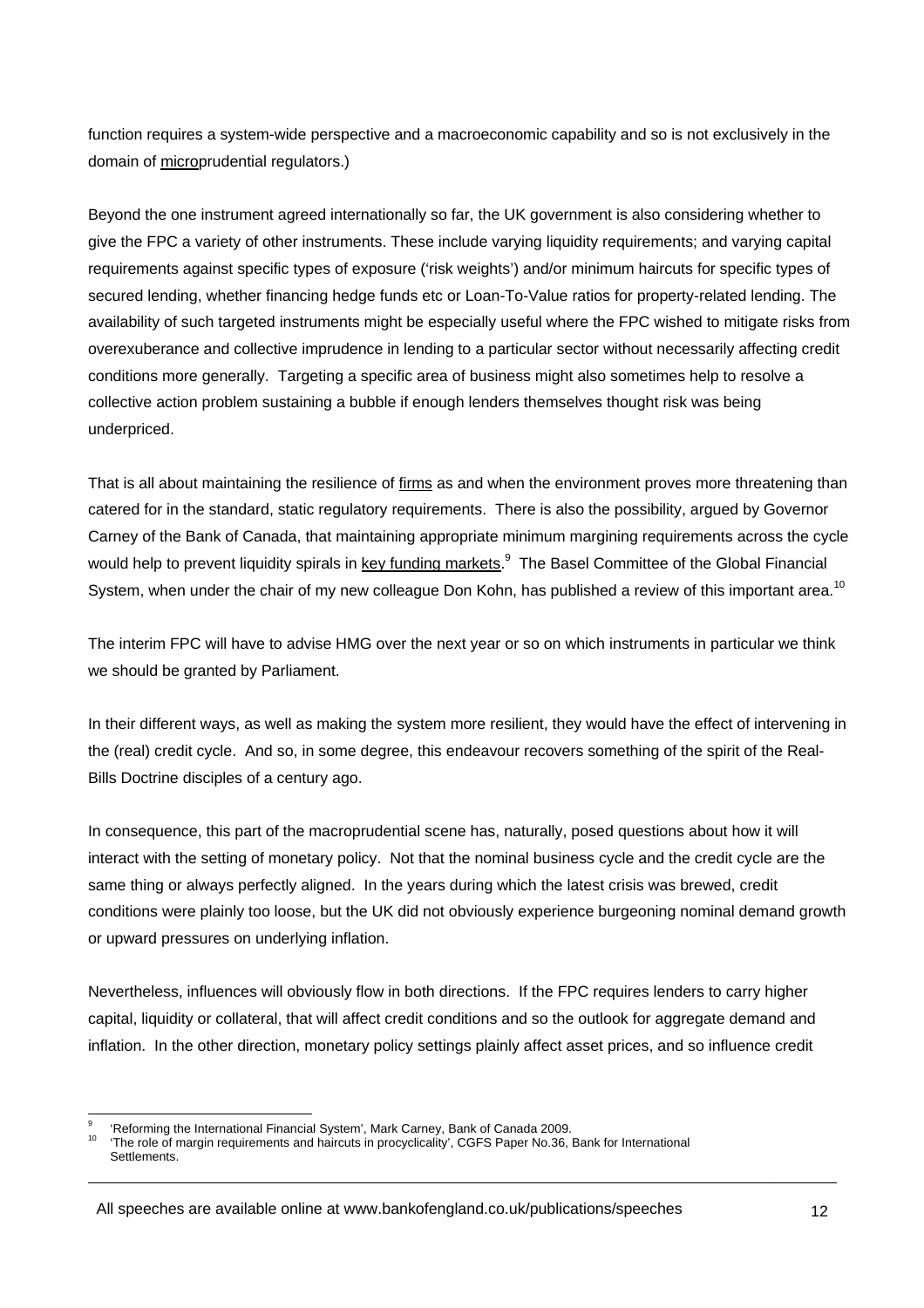conditions through the net worth of borrowers and lenders. Also, it seems to me plausible that they affect riskseeking behaviour,<sup>11</sup> especially in a world in which many investment managers have nominal return targets.

Given those two-way interactions, some commentators worry about co-ordination problems from having separate monetary policy and macroprudential committees with different objectives.

As I have already explained in the context of having distinctive machinery for microsuperivsion, the UK has favoured having a separate macroprudential committee in order to ensure that the stability of the financial system is not neglected. The 'macro' in macroprudential is not synonymous with macroeconomic but, as I have said, points us towards thinking of the financial system as a system. The members of the FPC need a knowledge base that, while overlapping, is different from that of the MPC. They need to know about the microstructure of the capital markets as well as about cyclical credit conditions.

A number of features of the FPC regime are relevant to ensuring effective co-existence with the MPC. Neither has goal independence. The objectives of both are set by the government. The MPC is charged with managing the path of nominal demand to achieve an inflation target, while the planned function of the FPC is to ensure the resilience of the financial system. Although the FPC's mission does not lend itself to the disciplines of a numerical target, government could use the Remit to check any systematically odd interpretations of what counts as Stability.

We recognise, however, that there could be challenges. That might emerge from signs of a boost (or hit) to productivity. Improved future productivity would tend to cause both current spending and borrowing to rise, given the prospect of higher permanent incomes down the road, but before the improved supply capacity was effective. In that case, monetary policy and macroprudential policy might move, if at all, in the same direction: towards tightening and building resilience. That would not necessarily be so in the event of an immediate but temporary shift in productivity (or the terms of trade). In those circumstances, monetary policymakers might be faced with a temporary undershoot of the inflation target, while credit growth still picked up. But the task of the FPC in those circumstances would not be to fine tune credit growth. Its first order challenge would be to reach a judgment on whether the financial system was undermining its own resilience by getting carried away in extending credit in an environment of rising asset prices and optimism about future output levels. The FPC would need neither to obstruct an improvement in the underlying performance of the economy, nor let the party get out of control. But that is what Taking Away the Punchbowl is about. The same difficult judgments would face a combined monetary-and-macroprudential decision maker. And a separate monetary policymaker would have a shared interest in the downside risks to inflation not being exacerbated by the prospect of a credit bust following an unchecked boom.

 $11$ 11 See, for example, De Nicolo, Dell'Ariccia, Laeven and Valencia, 'Monetary Policy and Bank Risk Taking', IMF, 2010.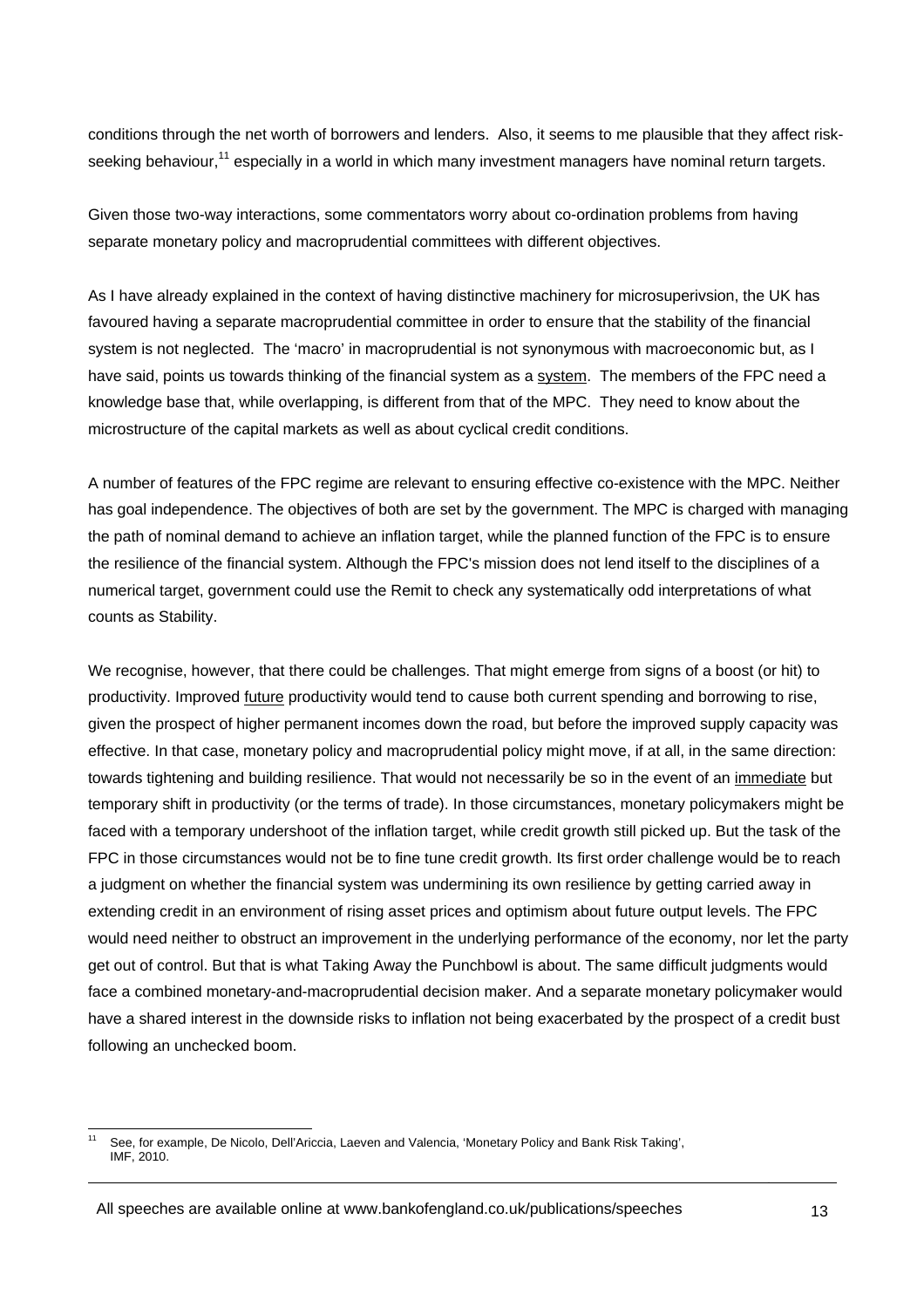In those kind of circumstances, we should be helped by the tempo of the two endeavours differing. The FPC is less likely to make frequent course changes. That is reflected in its meeting routinely on a quarterly basis, contrasting with the MPC's monthly meetings. So, as in the relationship between monetary policy and fiscal policy, the MPC will be able to take into account perturbations to aggregate demand from the FPCs interventions. Both committees are part of the Bank of England, so the executive of the Bank will ensure that there is a common information base. FPC members are invited to the monthly briefing for MPC members. And vice versa, consistent with MPC members already being free to attend the internal financial stability briefings established over the past year or so. And finally, there will be a common chair, the Governor, and overlapping membership. The members common to the two committees – four of us – will be in a minority on both to ensure that our perspective does not dominate either.

#### *How will the FPC operate and be accountable?*

Although separate, the FPC will in many respects operate in much the same way as our Monetary Policy Committee. There will be a schedule of regular policy meetings: four per year. A record of each will be published. And twice a year, the analysis underpinning our Committee's deliberations and decisions will be set out in the *Financial Stability Report*. The role of the FSR will, therefore, become more like that of the Bank's *Inflation Report* in monetary policy. Put crudely, warnings will carry greater weight under a regime where the FPC can actually take action. Consistent with that, the FSR will in future be launched via a press conference.

We expect, and hope, to be called regularly to give evidence to the Treasury Committee of the House of Commons, and perhaps Committees of the House of Lords too. Public hearings will help to keep financial stability issues in the public eye, and us on our toes, even when stability once again prevails and is expected to last. The Select Committee process, and the debate it sparks, will be a vital bulwark against complacency.

It will also give us the most important public platform to explain and defend our decisions, which sooner or later will prove unpopular. Unlikely as it may now seem, there will come a day when much of the public, businesses and banks find themselves on the same side, united in their opposition to the FPC taking away the Punchbowl before the party gets totally out of control.

But the FPC will not be like the MPC in all respects. In contrast to monetary policy decisions, at least as practiced in the UK where we decide via individual votes, we will aim to reach decisions by consensus (although there will be provision for voting). That is essentially because of the wide range of issues the FPC will consider and the range of instruments potentially under our control.

Another contrast with monetary policy is that, in some respects, we are entering unchartered territory for a developed economy. We will all – policymakers, bankers, investors, commentators, politicians – be learning about how, for example, varying capital, liquidity or collateral requirements is transmitted into the credit markets and the economy more widely. I therefore expect us to publish papers on how we approach our task and on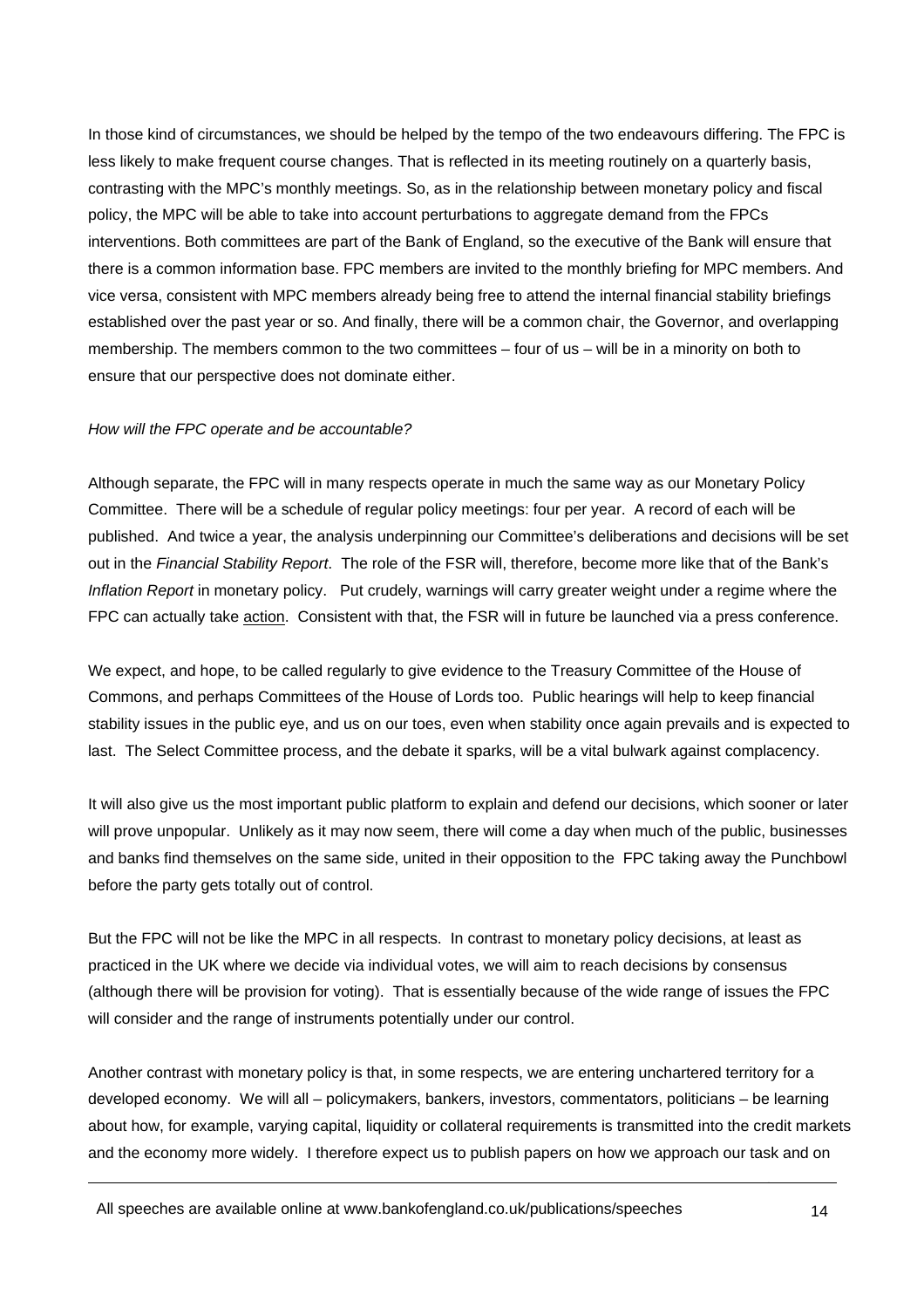the underlying economics. And, through the Remit process I described earlier, the government will be able to adapt the regime at the edges as we all learn. And we will need to learn, sometimes from mistakes or missed opportunities.

# *The international dimension*

I have discussed the interaction of the UK's macroprudential regime with our domestic arrangements for microsupervision and for monetary policy. But the third set of interactions will be with our counterparts in other countries.

This is especially important to the UK. London hosts what is probably the world's most international financial centre. Crucially for us, it is not an entrepot. It is more than an important source of jobs and tax revenues. Many of the overseas firms active in the City are also active in providing services to parts of the UK's real economy. We therefore have a double stake in their safety and soundness. If they get into distress, there are spillovers to UK financial firms through wholesale markets, but also at least a temporary reduction in the financial services available to UK firms and households.

For all these reasons, the UK has a special stake in the adequacy of international standards for financial firms and markets. And, hosting many subsidiaries of major global firms, our supervisors need to play a special role in the collective consolidated supervision of internationally Systemically Important Financial Institutions (SIFIs).

This extends into the macroprudential arena. At a global level, we are active participants in the Financial Stability Board. And, regionally, the UK authorities will be engaged in the European Supervisory Authorities. Our Governor is first Vice Chairman of the European Systemic Risk Board (on which I and Adair Turner, Chairman of the FSA, also sit). The FPC might well find itself wanting the Bank executive to take an issue with EU-wide ramifications to the ESRB or to the European Banking Authority, Markets Authority or Insurance Authority. And sometimes the FPC may find itself wanting to follow up an EU-wide recommendation from the ESRB.

Co-operation will be especially important in the deployment of 'cyclical' instruments. If one country tightens capital or liquidity requirements on exposures to its domestic economy, the effect will be diluted if lenders elsewhere are completely free to step into the gap. Basel and the EU are addressing how to handle that where the instrument is the Basel 3 Countercyclical Buffer. But we need to explore whether other potential instruments should be subject to similar rules of the game. This is not like monetary policy with a floating exchange rate.